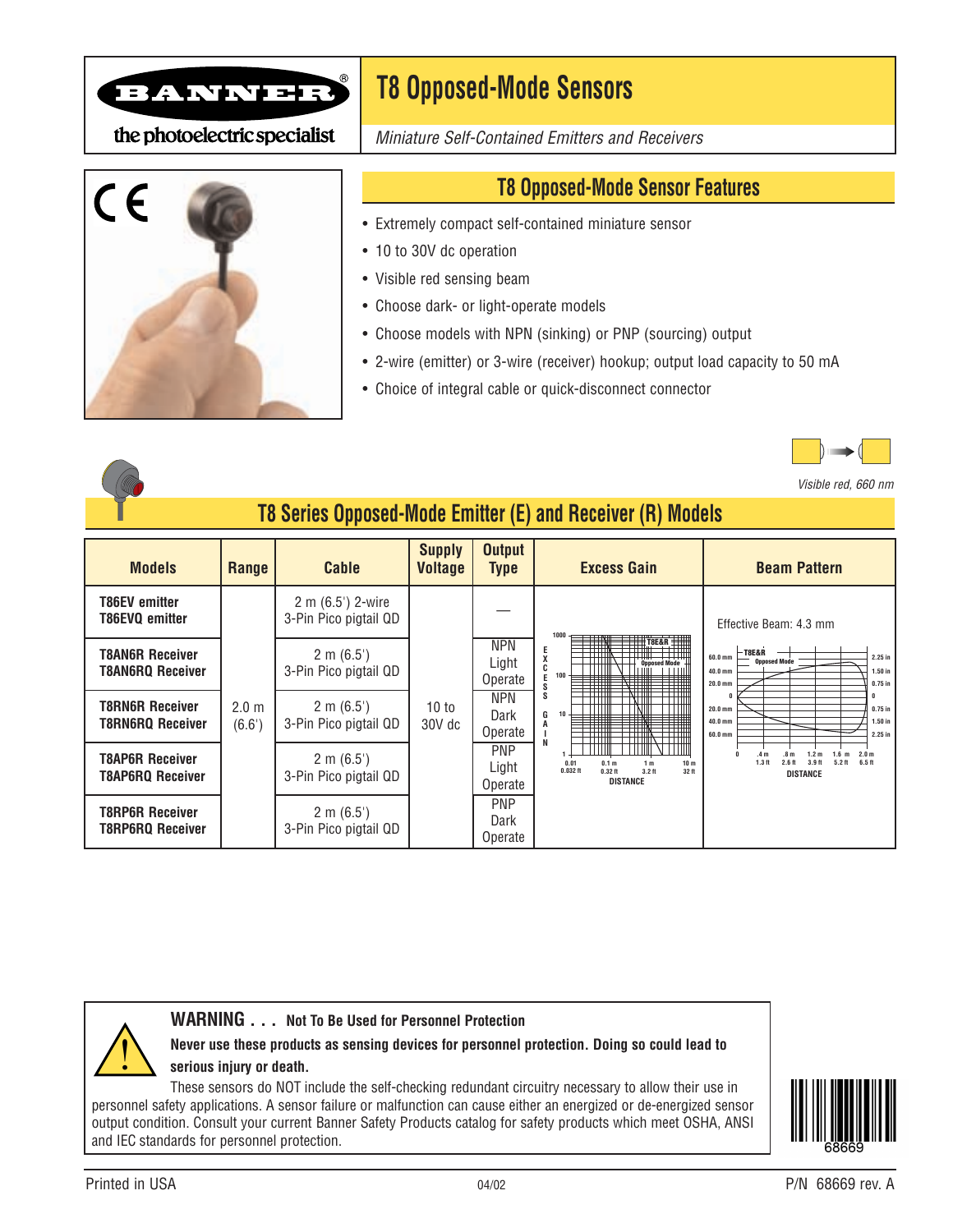## **T8 Opposed-Mode Sensors**

| <b>T8 Opposed-Mode Sensor Specifications</b>    |                                                                                                                                                                                                                                                                                                                    |  |  |  |  |  |
|-------------------------------------------------|--------------------------------------------------------------------------------------------------------------------------------------------------------------------------------------------------------------------------------------------------------------------------------------------------------------------|--|--|--|--|--|
| <b>Supply Voltage and Current</b>               | 10 to 30V dc (10% maximum ripple) at less than 25 mA (exclusive of load)                                                                                                                                                                                                                                           |  |  |  |  |  |
| <b>Supply Protection Circuitry</b>              | Protected against reverse polarity and transient voltages                                                                                                                                                                                                                                                          |  |  |  |  |  |
| <b>Output Configuration</b>                     | SPST solid-state switch<br>Choose NPN (current sinking) or PNP (current sourcing) models<br>Choose light operate (N.O.) or dark operate (N.C.) models                                                                                                                                                              |  |  |  |  |  |
| <b>Output Rating</b>                            | 50 mA maximum<br>Off-state leakage current: < 1 microamp at 24V dc<br><b>On-state saturation voltage:</b> < $0.25V$ at 10 mA dc; < $0.5V$ at 50 mA dc                                                                                                                                                              |  |  |  |  |  |
| <b>Output Protection Circuitry</b>              | Protected against false pulse on power-up and continuous overload or short circuit of outputs<br>Overload trip point $\geq 100$ mA                                                                                                                                                                                 |  |  |  |  |  |
| <b>Output Response Time</b>                     | 1 millisecond ON and 0.5 millisecond OFF<br>(NOTE: 100 millisecond delay maximum on power-up; output does not conduct during this time)                                                                                                                                                                            |  |  |  |  |  |
| <b>Repeatability</b>                            | 100 microseconds                                                                                                                                                                                                                                                                                                   |  |  |  |  |  |
| <b>Indicators</b>                               | <b>Receiver has both Green and Red LEDs</b><br><b>Emitter has one Green LED</b><br><b>Green ON steady</b><br>= power to sensor is ON<br><b>Green flashing</b><br>$=$ output overload<br><b>Red ON steady</b><br>$=$ light is sensed<br><b>Red flashing</b><br>$=$ marginal excess gain (1-1.5x) in light condition |  |  |  |  |  |
| <b>Construction</b>                             | Reinforced polycarbonate/ABS alloy housing, acrylic window                                                                                                                                                                                                                                                         |  |  |  |  |  |
| <b>Environmental Rating</b>                     | IEC IP67; NEMA 6                                                                                                                                                                                                                                                                                                   |  |  |  |  |  |
| <b>Connections</b>                              | 2 m (6.5') attached cable: three #28 ga stranded conductors with PE insulation; PVC outer cable jacket;<br>or 3-pin Pico-style pigtail quick-disconnect fitting. QD cables are ordered separately.                                                                                                                 |  |  |  |  |  |
| <b>Operating Conditions</b>                     | <b>Temperature:</b> -20 $^{\circ}$ to +55 $^{\circ}$ C (-4 $^{\circ}$ to +131 $^{\circ}$ F)<br>Maximum Relative Humidity: 80% at 50°C (non-condensing)                                                                                                                                                             |  |  |  |  |  |
| <b>Vibration and</b><br><b>Mechanical Shock</b> | Vibration: All models meet IEC 60068-2-6, IEC 60947-5-2, UL491 Section 40, MIL-STD-202F Method<br>201A; 10 to 60 Hz, 0.5 mm peak to peak<br>Shock: All models meet IEC 60068-2-27, IEC 60947-5-2; 30g peak acceleration, 11 millisecond pulse<br>duration, half-sine wave pulse shape                              |  |  |  |  |  |
| <b>Application Notes</b>                        | Reinforced polycarbonate/ABS alloy 8 mm threaded nut (included).<br>Optional mounting bracket is available (page 4).                                                                                                                                                                                               |  |  |  |  |  |
| <b>Certifications</b>                           |                                                                                                                                                                                                                                                                                                                    |  |  |  |  |  |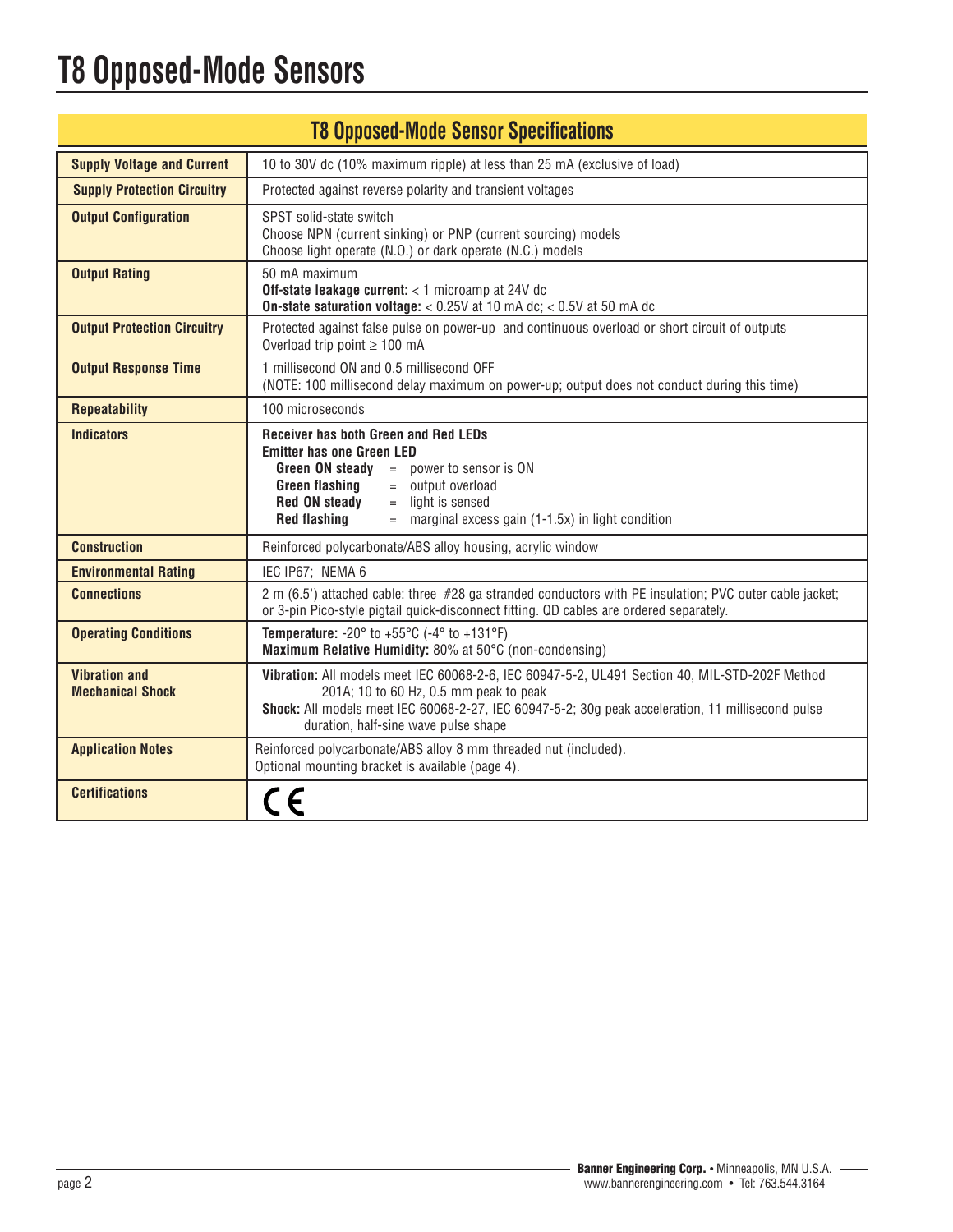



| Accessories |  |  |  |  |  |
|-------------|--|--|--|--|--|
|             |  |  |  |  |  |

| <b>Quick-Disconnect (QD) Cables</b> |                                  |                                    |                                                                                          |                                                       |  |  |
|-------------------------------------|----------------------------------|------------------------------------|------------------------------------------------------------------------------------------|-------------------------------------------------------|--|--|
| <b>Style</b>                        | <b>Models</b>                    | <b>Length</b>                      | <b>Dimensions</b>                                                                        | <b>Pin Out (Female View)</b>                          |  |  |
| 3-pin Pico-Style<br>Straight        | <b>PKG3M-2</b><br><b>PKG3M-9</b> | $2 \text{ m } (6.5')$<br>9 m (30') | $\leftarrow$ 34.7 mm $\rightarrow$<br>- M8 x 1<br>(1.37")<br>$9.6 \text{ mm}$<br>(0.38") | Black Wire -<br><b>Blue Wire</b><br><b>Brown Wire</b> |  |  |